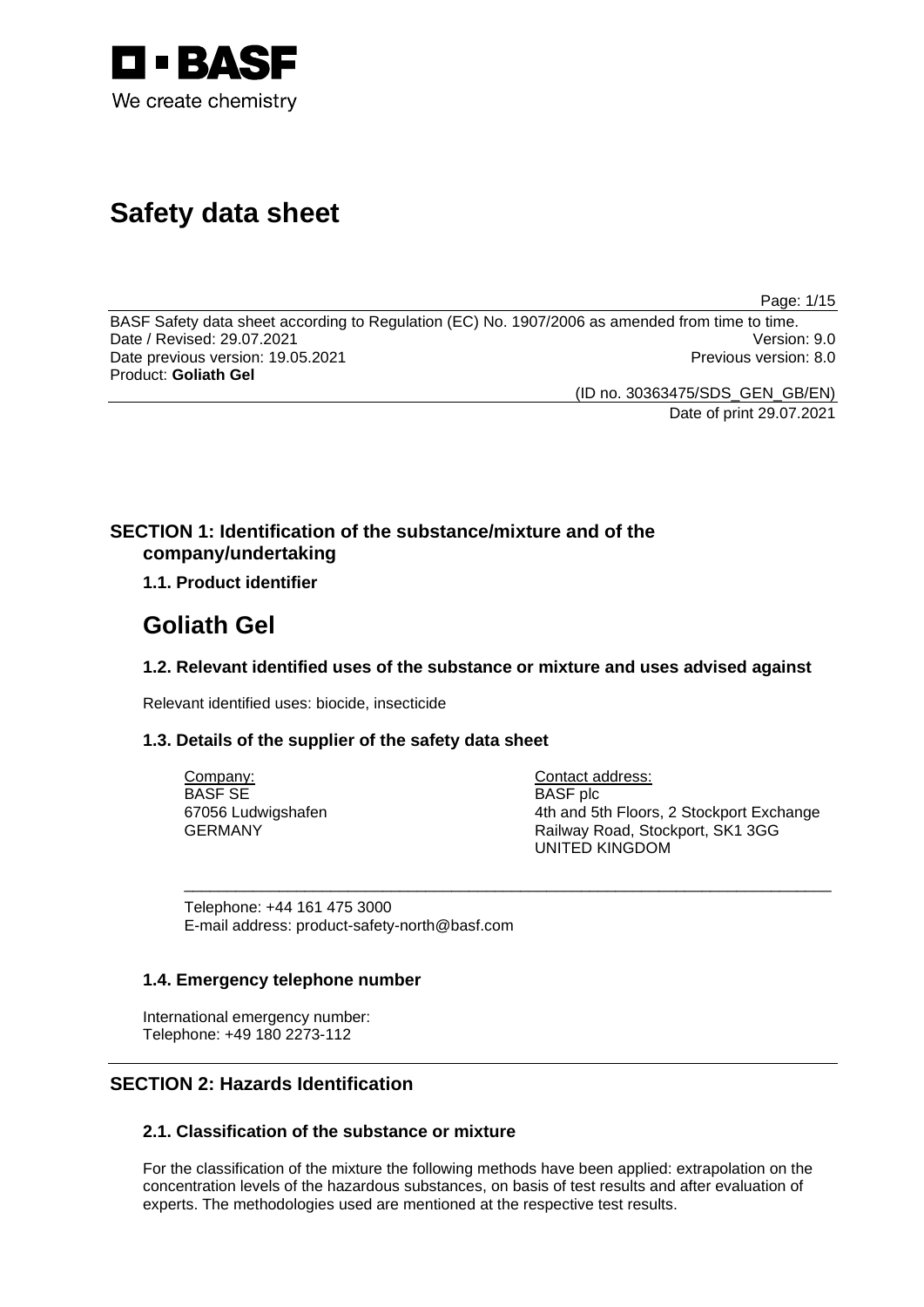BASF Safety data sheet according to Regulation (EC) No. 1907/2006 as amended from time to time. Date / Revised: 29.07.2021 Version: 9.0 Date previous version: 19.05.2021 **Previous version: 8.0** Previous version: 8.0 Product: **Goliath Gel** 

> (ID no. 30363475/SDS\_GEN\_GB/EN) Date of print 29.07.2021

### According to Regulation (EC) No 1272/2008 [CLP]

Met. Corr. 1 Aquatic Acute 1 Aquatic Chronic 1

For the classifications not written out in full in this section the full text can be found in section 16.

# **2.2. Label elements**

Globally Harmonized System (GHS) in accordance with UK regulations.

Pictogram:

Signal Word: Warning

| <b>Hazard Statement:</b>                      |                                                                                              |
|-----------------------------------------------|----------------------------------------------------------------------------------------------|
| H410                                          | Very toxic to aquatic life with long lasting effects.                                        |
| H290                                          | May be corrosive to metals.                                                                  |
| EUH401                                        | To avoid risks to human health and the environment, comply with the<br>instructions for use. |
| <b>Precautionary Statements (Prevention):</b> |                                                                                              |
| P273                                          | Avoid release to the environment.                                                            |
| Precautionary Statements (Response):          |                                                                                              |
| P391                                          | Collect spillage.                                                                            |
| Precautionary Statements (Disposal):          |                                                                                              |
| P501                                          | Dispose of contents and container to hazardous or special waste<br>collection point.         |
|                                               |                                                                                              |

#### According to Regulation (EC) No 1272/2008 [CLP]

Hazard determining component(s) for labelling: fipronil (ISO); 5-amino-1-[2,6-dichloro-4- (trifluoromethyl)phenyl]-4-[(trifluoromethyl)sulfinyl]-1H-pyrazole-3-carbonitrile

# **2.3. Other hazards**

According to Regulation (EC) No 1272/2008 [CLP]

See section 12 - Results of PBT and vPvB assessment.

If applicable information is provided in this section on other hazards which do not result in classification but which may contribute to the overall hazards of the substance or mixture.

Page: 2/15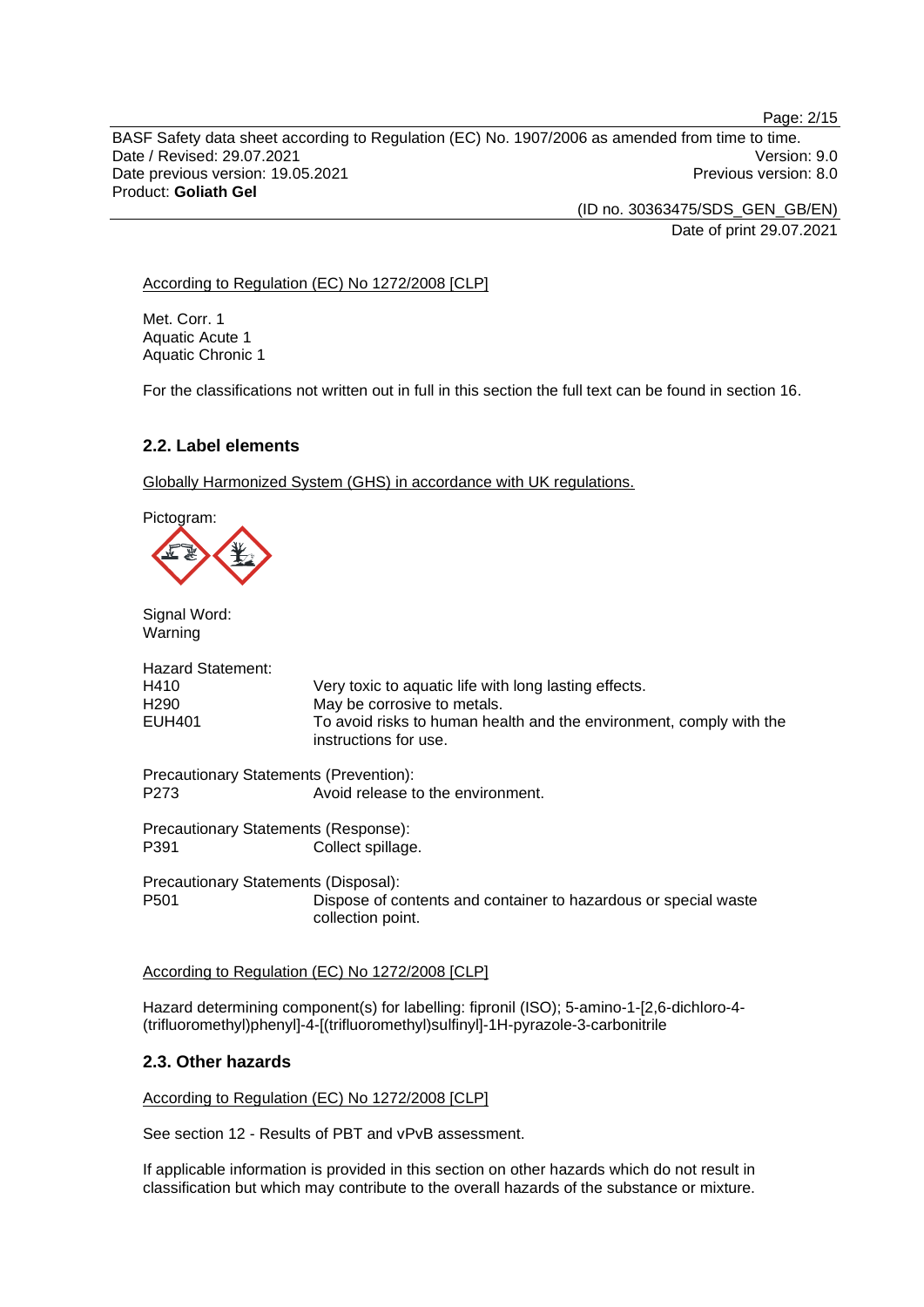Page: 3/15

BASF Safety data sheet according to Regulation (EC) No. 1907/2006 as amended from time to time. Date / Revised: 29.07.2021 Version: 9.0 Date previous version: 19.05.2021 **Date previous version: 8.0** Previous version: 8.0 Product: **Goliath Gel** 

> (ID no. 30363475/SDS\_GEN\_GB/EN) Date of print 29.07.2021

# **SECTION 3: Composition/Information on Ingredients**

#### **3.1. Substances**

Not applicable

# **3.2. Mixtures**

Chemical nature

Biocidal product, insecticide, Bait

Hazardous ingredients (GHS) according to Regulation (EC) No. 1272/2008

fipronil (ISO); 5-amino-1-[2,6-dichloro-4-(trifluoromethyl)phenyl]-4-[(trifluoromethyl)sulfinyl]-1Hpyrazole-3-carbonitrile

> Content (W/W): 0.05 % CAS Number: 120068-37-3 EC-Number: 424-610-5 INDEX-Number: 608-055-00-8

Acute Tox. 2 (Inhalation - dust) Acute Tox. 3 (oral) Acute Tox. 3 (dermal) STOT RE (Central nervous system) 1 Aquatic Acute 1 Aquatic Chronic 1 M-factor acute: 1000 M-factor chronic: 10000 H330, H301 + H311, H372, H400, H410

For the classifications not written out in full in this section, including the hazard classes and the hazard statements, the full text is listed in section 16.

# **SECTION 4: First-Aid Measures**

#### **4.1. Description of first aid measures**

Remove contaminated clothing.

Show container, label and/or safety data sheet to physician.

If inhaled: Keep patient calm, remove to fresh air.

On skin contact: Wash thoroughly with soap and water

On contact with eyes: Wash affected eyes for at least 15 minutes under running water with eyelids held open.

On ingestion: Rinse mouth and then drink 200-300 ml of water.

# **4.2. Most important symptoms and effects, both acute and delayed**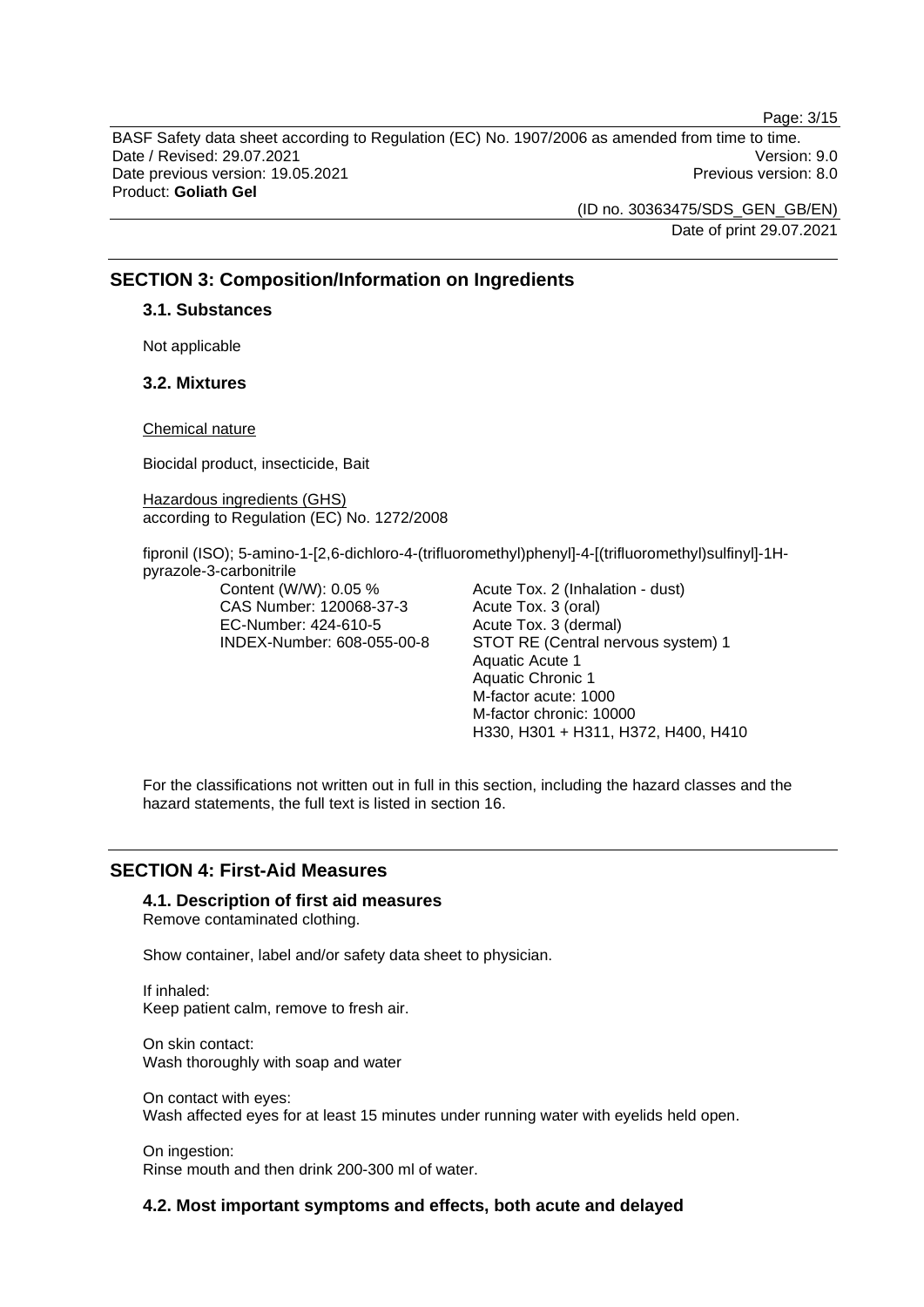Page: 4/15

BASF Safety data sheet according to Regulation (EC) No. 1907/2006 as amended from time to time. Date / Revised: 29.07.2021 Version: 9.0 Date previous version: 19.05.2021 **Date previous version: 8.0** Previous version: 8.0 Product: **Goliath Gel** 

(ID no. 30363475/SDS\_GEN\_GB/EN)

Date of print 29.07.2021

Symptoms: Information, i.e. additional information on symptoms and effects may be included in the GHS labeling phrases available in Section 2 and in the Toxicological assessments available in Section 11., (Further) symptoms and / or effects are not known so far

# **4.3. Indication of any immediate medical attention and special treatment needed**

Treatment: Symptomatic treatment (decontamination, vital functions).

# **SECTION 5: Fire-Fighting Measures**

# **5.1. Extinguishing media**

Suitable extinguishing media: water spray, carbon dioxide, foam, dry powder

#### **5.2. Special hazards arising from the substance or mixture**

Endangering substances: carbon monoxide, Carbon dioxide, hydrogen chloride, hydrogen fluoride, nitrogen oxides, sulfur oxides, organochloric compounds Advice: The substances/groups of substances mentioned can be released in case of fire.

# **5.3. Advice for fire-fighters**

Special protective equipment: Wear self-contained breathing apparatus and chemical-protective clothing.

Further information:

In case of fire and/or explosion do not breathe fumes. Keep containers cool by spraying with water if exposed to fire. Collect contaminated extinguishing water separately, do not allow to reach sewage or effluent systems. Dispose of fire debris and contaminated extinguishing water in accordance with official regulations.

# **SECTION 6: Accidental Release Measures**

#### **6.1. Personal precautions, protective equipment and emergency procedures**

Use personal protective clothing. Avoid contact with the skin, eyes and clothing. Do not breathe vapour/spray.

# **6.2. Environmental precautions**

Do not discharge into the subsoil/soil. Do not discharge into drains/surface waters/groundwater.

Do not allow contamination of public drains or surface or ground waters. Inform local water plc if spillage enters drains and the Environment Agency (England & Wales), the Scottish Environmental Protection Agency (Scotland), or the Environment and Heritage Service (Northern Ireland) if it enters surface or ground waters. Keep people and animals away.

# **6.3. Methods and material for containment and cleaning up**

For small amounts: Pick up with suitable absorbent material (e.g. sand, sawdust, general-purpose binder, kieselguhr).

For large amounts: Dike spillage. Pump off product.

Dispose of absorbed material in accordance with regulations. Collect waste in suitable containers, which can be labeled and sealed. Clean contaminated floors and objects thoroughly with water and detergents, observing environmental regulations.

# **6.4. Reference to other sections**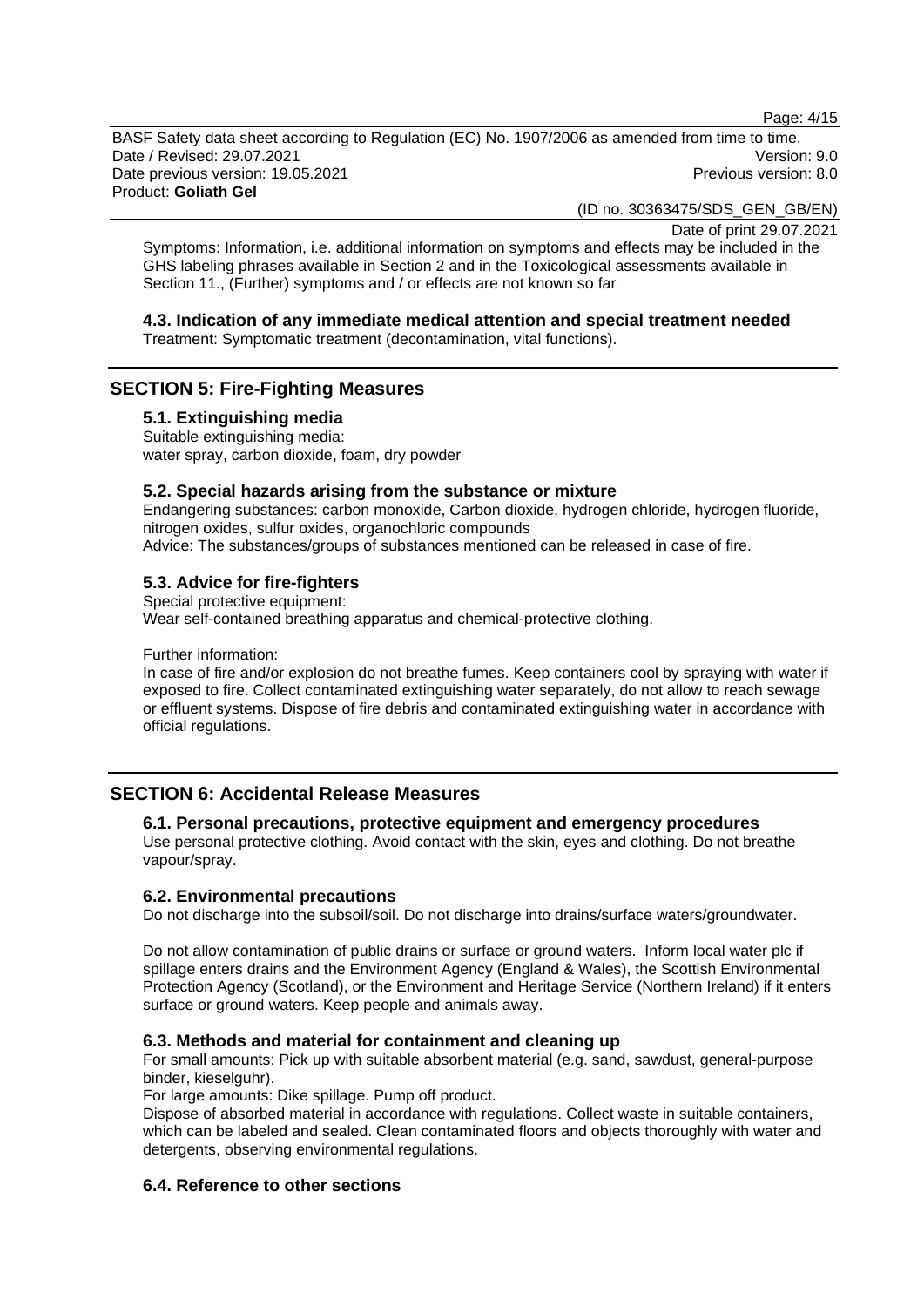Page: 5/15

BASF Safety data sheet according to Regulation (EC) No. 1907/2006 as amended from time to time. Date / Revised: 29.07.2021 Version: 9.0 Date previous version: 19.05.2021 **Date previous version: 8.0** Previous version: 8.0 Product: **Goliath Gel** 

(ID no. 30363475/SDS\_GEN\_GB/EN)

Date of print 29.07.2021

Information regarding exposure controls/personal protection and disposal considerations can be found in section 8 and 13.

# **SECTION 7: Handling and Storage**

#### **7.1. Precautions for safe handling**

No special measures necessary if stored and handled correctly. Ensure thorough ventilation of stores and work areas. When using do not eat, drink or smoke. Hands and/or face should be washed before breaks and at the end of the shift.

Protection against fire and explosion:

No special precautions necessary. The substance/product is non-combustible. Product is not explosive.

# **7.2. Conditions for safe storage, including any incompatibilities**

Segregate from foods and animal feeds. Further information on storage conditions: Keep away from heat. Protect from direct sunlight.

Protect from temperatures above: 35 °C

Changes in the properties of the product may occur if substance/product is stored above indicated temperature for extended periods of time.

# **7.3. Specific end use(s)**

For the relevant identified use(s) listed in Section 1 the advice mentioned in this section 7 is to be observed.

# **SECTION 8: Exposure Controls/Personal Protection**

# **8.1. Control parameters**

Components with occupational exposure limits

Refer to the current edition of HSE Guidance Note EH40 Occupational Exposure Limits (United Kingdom). For normal use and handling refer to the product label/leaflet. In all other cases the following apply.

No substance specific occupational exposure limits known.

# **8.2. Exposure controls**

#### Personal protective equipment

Respiratory protection: Respiratory protection not required.

#### Hand protection:

Suitable chemical resistant safety gloves (EN ISO 374-1) also with prolonged, direct contact (Recommended: Protective index 6, corresponding > 480 minutes of permeation time according to EN ISO 374-1): E.g. nitrile rubber (0.4 mm), chloroprene rubber (0.5 mm), butyl rubber (0.7 mm) etc.

Eye protection: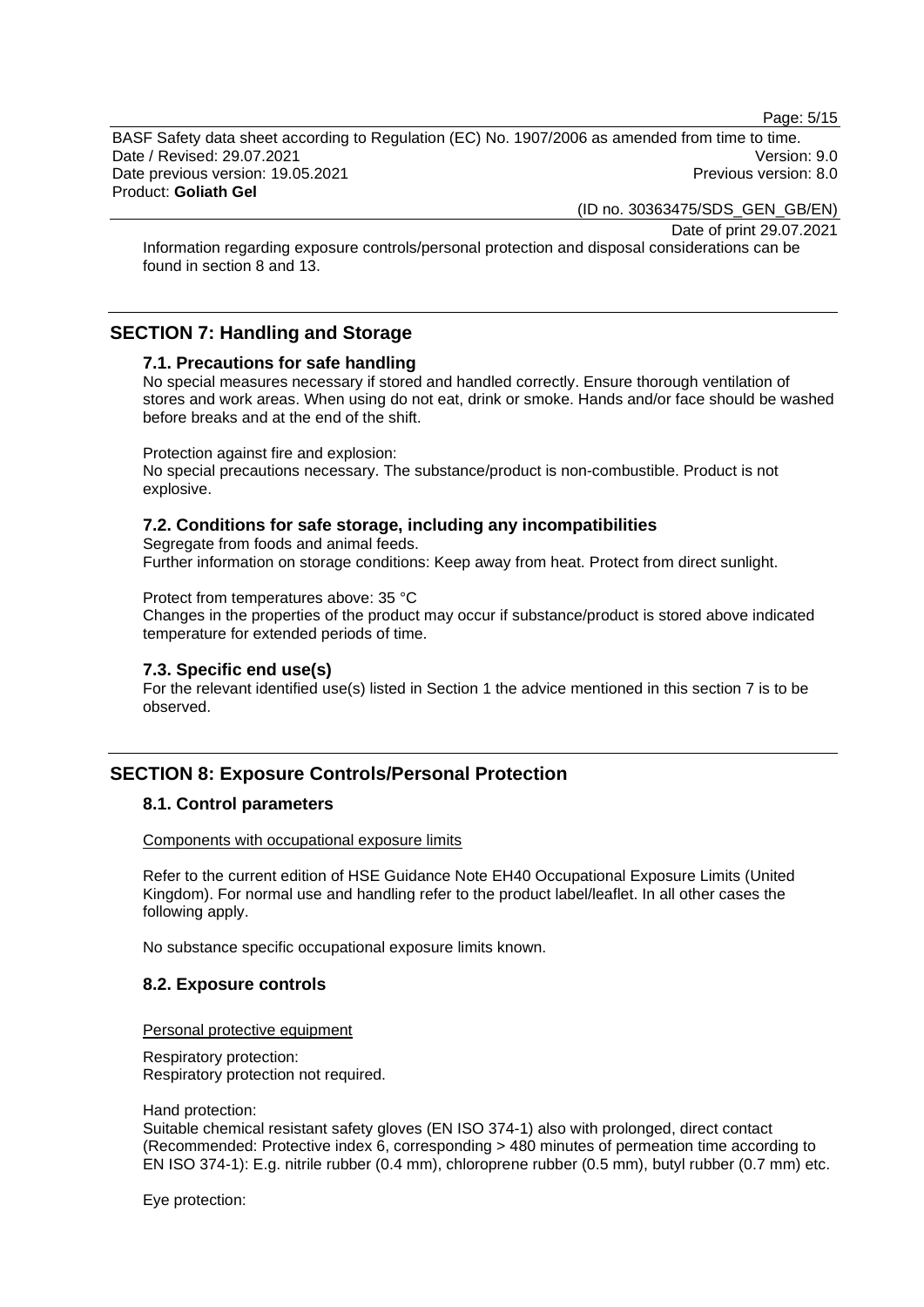Page: 6/15

BASF Safety data sheet according to Regulation (EC) No. 1907/2006 as amended from time to time. Date / Revised: 29.07.2021 Version: 9.0 Date previous version: 19.05.2021 **Previous version: 8.0** Previous version: 8.0 Product: **Goliath Gel** 

(ID no. 30363475/SDS\_GEN\_GB/EN)

Date of print 29.07.2021

Safety glasses with side-shields (frame goggles) (e.g. EN 166)

Body protection:

Body protection must be chosen depending on activity and possible exposure, e.g. apron, protecting boots, chemical-protection suit (according to EN 14605 in case of splashes or EN ISO 13982 in case of dust).

General safety and hygiene measures

Handle in accordance with good industrial hygiene and safety practice. Wearing of closed work clothing is recommended. Store work clothing separately. Keep away from food, drink and animal feeding stuffs.

# **SECTION 9: Physical and Chemical Properties**

#### **9.1. Information on basic physical and chemical properties**

| Form:<br>Colour:<br>Odour:<br>Odour threshold: | liquid<br>brown<br>odourless                                                                                                                                                                                          |                             |
|------------------------------------------------|-----------------------------------------------------------------------------------------------------------------------------------------------------------------------------------------------------------------------|-----------------------------|
| pH value:                                      | not applicable, odour not perceivable<br>approx. $5 - 7$<br>$(10 \text{ g/l}, 21 \text{ }^{\circ}\text{C})$                                                                                                           |                             |
| Melting point:                                 | The product has not been tested.                                                                                                                                                                                      |                             |
| Boiling point:<br>Flash point:                 | >100 °C                                                                                                                                                                                                               | (estimated)                 |
| Evaporation rate:                              | Non-flammable.                                                                                                                                                                                                        |                             |
|                                                | not applicable                                                                                                                                                                                                        |                             |
| Flammability:                                  | No dangerous quantities of<br>flammable gases will be produced by<br>contact with water.                                                                                                                              | (Directive 92/69/EEC, A.12) |
| Lower explosion limit:                         |                                                                                                                                                                                                                       |                             |
|                                                | As a result of our experience with this<br>product and our knowledge of its<br>composition we do not expect any<br>hazard as long as the product is used<br>appropriately and in accordance with<br>the intended use. |                             |
| Upper explosion limit:                         |                                                                                                                                                                                                                       |                             |
|                                                | As a result of our experience with this<br>product and our knowledge of its<br>composition we do not expect any<br>hazard as long as the product is used<br>appropriately and in accordance with<br>the intended use. |                             |
| Ignition temperature:                          | 415 °C                                                                                                                                                                                                                | (Directive 92/69/EEC, A.15) |
| Vapour pressure:                               | approx. 23 hPa<br>(20 °C)                                                                                                                                                                                             |                             |
|                                                | Information applies to the solvent.                                                                                                                                                                                   |                             |
| Density:                                       | approx. 1.27 g/cm3<br>(20 °C)                                                                                                                                                                                         |                             |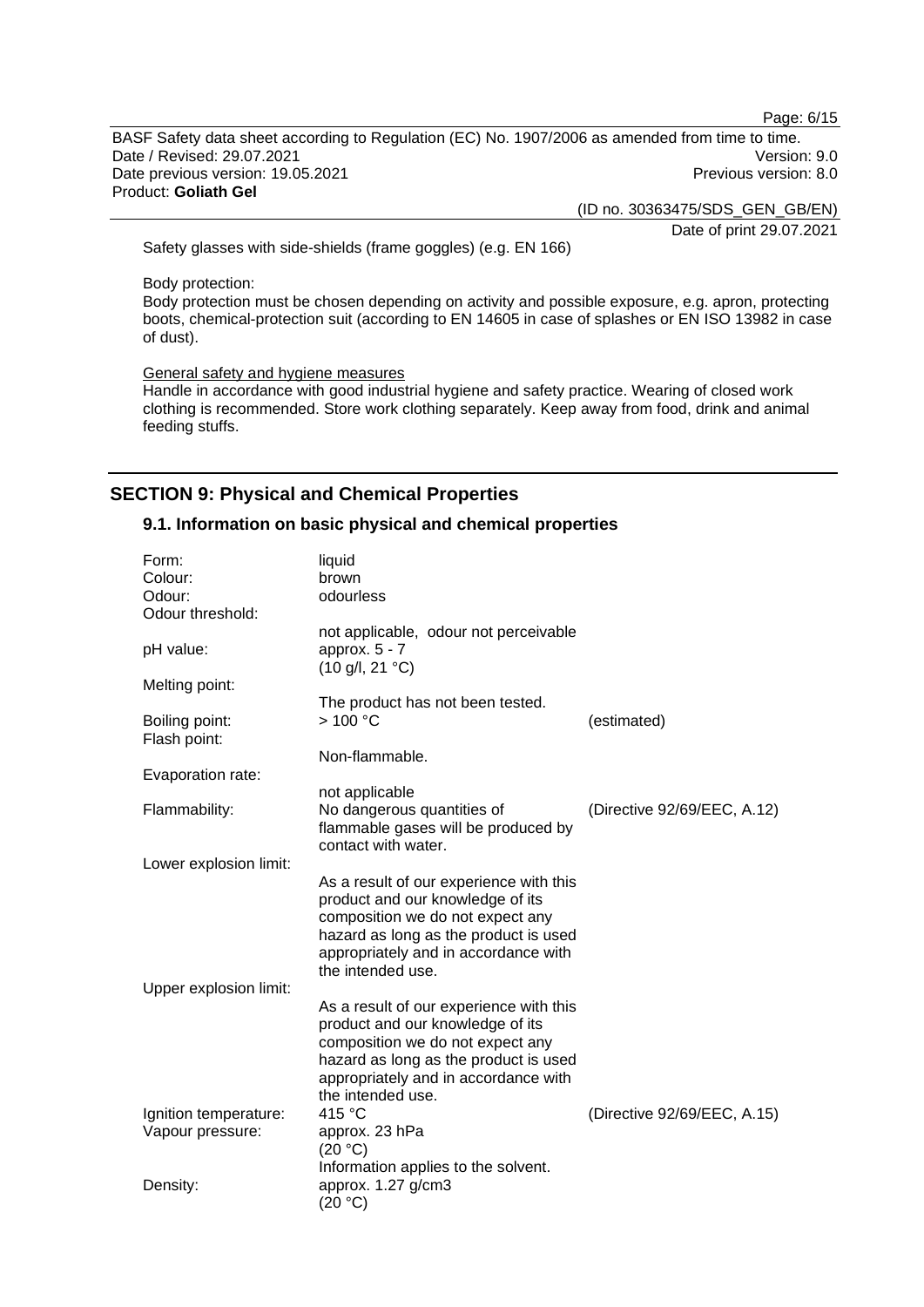Page: 7/15

BASF Safety data sheet according to Regulation (EC) No. 1907/2006 as amended from time to time. Date / Revised: 29.07.2021 Version: 9.0 Date previous version: 19.05.2021 **Previous version: 8.0** Previous version: 8.0 Product: **Goliath Gel** 

(ID no. 30363475/SDS\_GEN\_GB/EN)

Date of print 29.07.2021

| Relative vapour density (air):                      |                                                                  |                                      |
|-----------------------------------------------------|------------------------------------------------------------------|--------------------------------------|
|                                                     | not applicable                                                   |                                      |
| Solubility in water:                                | dispersible                                                      |                                      |
| Partitioning coefficient n-octanol/water (log Kow): |                                                                  |                                      |
|                                                     | not applicable                                                   |                                      |
|                                                     | Thermal decomposition: 120 °C, 210 kJ/kg, (DSC (OECD 113))       |                                      |
|                                                     | (onset temperature) Not a substance liable to self-decomposition |                                      |
|                                                     | according to UN transport regulations, class 4.1.                |                                      |
| Viscosity, dynamic:                                 | 30,189 - 30,636 mPa.s                                            |                                      |
|                                                     | (21 °C)                                                          |                                      |
| Explosion hazard:                                   | not explosive                                                    | (Directive 92/69/EEC, A.14)          |
| Fire promoting properties:                          | not fire-propagating                                             | (UN Test O.2 (oxidizing<br>liquids)) |

# **9.2. Other information**

SADT:  $> 75 \degree C$ 

Heat accumulation / Dewar 500 ml (SADT, UN-Test H.4, 28.4.4)

# **SECTION 10: Stability and Reactivity**

#### **10.1. Reactivity**

No hazardous reactions if stored and handled as prescribed/indicated.

#### **10.2. Chemical stability**

The product is stable if stored and handled as prescribed/indicated.

#### **10.3. Possibility of hazardous reactions**

No hazardous reactions if stored and handled as prescribed/indicated.

#### **10.4. Conditions to avoid**

See SDS section 7 - Handling and storage.

#### **10.5. Incompatible materials**

Substances to avoid: strong bases, strong acids, strong oxidizing agents

#### **10.6. Hazardous decomposition products**

Hazardous decomposition products: No hazardous decomposition products if stored and handled as prescribed/indicated.

# **SECTION 11: Toxicological Information**

#### **11.1. Information on toxicological effects**

Acute toxicity

Assessment of acute toxicity: Virtually nontoxic after a single ingestion. Virtually nontoxic after a single skin contact. Virtually nontoxic by inhalation.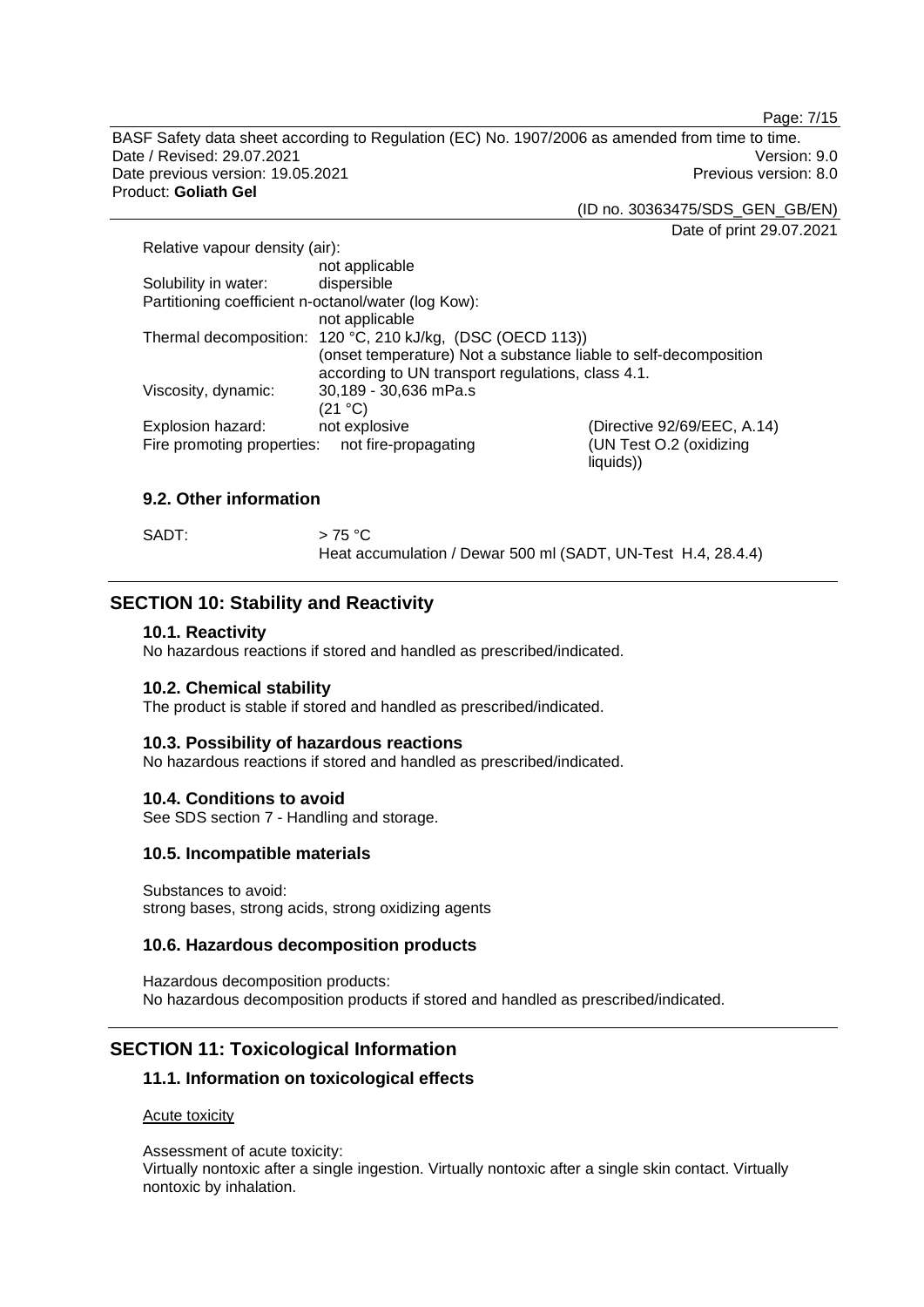Page: 8/15

BASF Safety data sheet according to Regulation (EC) No. 1907/2006 as amended from time to time. Date / Revised: 29.07.2021 Version: 9.0 Date previous version: 19.05.2021 **Date previous version: 8.0** Previous version: 8.0 Product: **Goliath Gel** 

(ID no. 30363475/SDS\_GEN\_GB/EN)

Date of print 29.07.2021

Experimental/calculated data: LD50 rat (oral): 4,400 mg/kg (OECD Guideline 401)

LC50 (by inhalation): The product has not been tested. The statement has been derived from the properties of the individual components.

LD50 rat (dermal): > 5,000 mg/kg (OECD Guideline 402)

*Information on: fipronil (ISO); 5-amino-1-[2,6-dichloro-4-(trifluoromethyl)phenyl]-4- [(trifluoromethyl)sulfinyl]-1H-pyrazole-3-carbonitrile Experimental/calculated data: LC50 rat (by inhalation): 0.36 mg/l 4 h (OECD Guideline 403) Tested as dust aerosol.*  -----------------------------------

#### **Irritation**

Assessment of irritating effects: Not irritating to the eyes. Not irritating to the skin.

Experimental/calculated data: Skin corrosion/irritation rabbit: non-irritant

Serious eye damage/irritation rabbit: non-irritant

#### Respiratory/Skin sensitization

Assessment of sensitization: There is no evidence of a skin-sensitizing potential.

Experimental/calculated data: Guinea pig maximization test guinea pig: Non-sensitizing.

#### Germ cell mutagenicity

Assessment of mutagenicity: The product has not been tested. The statement has been derived from the properties of the individual components. Mutagenicity tests revealed no genotoxic potential.

#### **Carcinogenicity**

Assessment of carcinogenicity:

The product has not been tested. The statement has been derived from the properties of the individual components.

*Information on: fipronil (ISO); 5-amino-1-[2,6-dichloro-4-(trifluoromethyl)phenyl]-4- [(trifluoromethyl)sulfinyl]-1H-pyrazole-3-carbonitrile*

*Assessment of carcinogenicity:* 

*In long-term studies in rats the substance induced thyroid tumors. The effect is caused by an animal specific mechanism that has no human counter part. In long-term studies in mice in which the substance was given by feed, a carcinogenic effect was not observed.* 

----------------------------------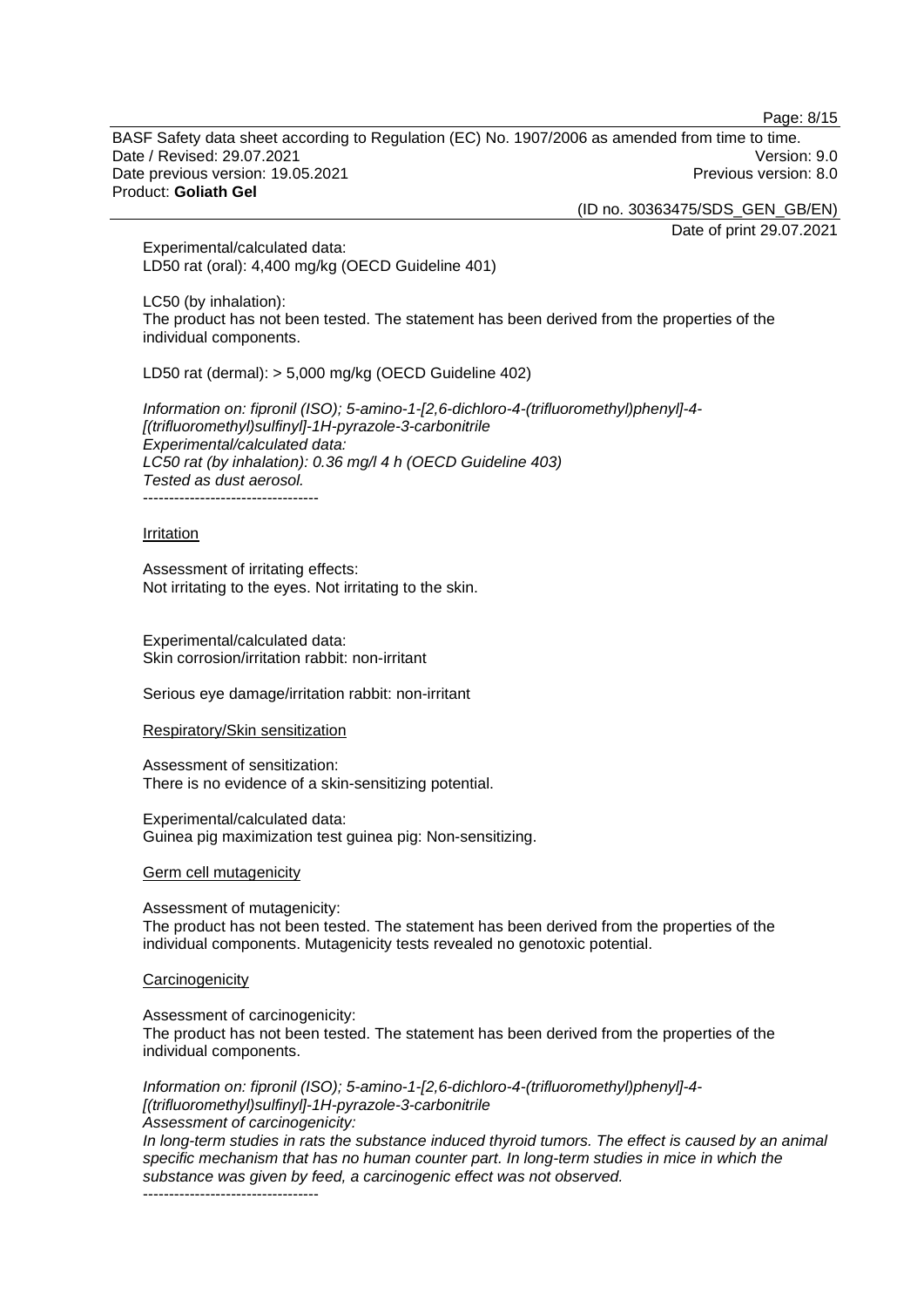Page: 9/15

BASF Safety data sheet according to Regulation (EC) No. 1907/2006 as amended from time to time. Date / Revised: 29.07.2021 Version: 9.0 Date previous version: 19.05.2021 **Date previous version: 8.0** Previous version: 8.0 Product: **Goliath Gel** 

(ID no. 30363475/SDS\_GEN\_GB/EN)

Date of print 29.07.2021

#### Reproductive toxicity

Assessment of reproduction toxicity: The product has not been tested. The statement has been derived from the properties of the individual components. The results of animal studies gave no indication of a fertility impairing effect.

#### Developmental toxicity

Assessment of teratogenicity:

The product has not been tested. The statement has been derived from the properties of the individual components. Animal studies gave no indication of a developmental toxic effect at doses that were not toxic to the parental animals.

#### Specific target organ toxicity (single exposure)

Assessment of STOT single: Based on the available information there is no specific target organ toxicity to be expected after a single exposure.

Remarks: The product has not been tested. The statement has been derived from the properties of the individual components.

Repeated dose toxicity and Specific target organ toxicity (repeated exposure)

Assessment of repeated dose toxicity: The product has not been tested. The statement has been derived from the properties of the individual components.

*Information on: fipronil (ISO); 5-amino-1-[2,6-dichloro-4-(trifluoromethyl)phenyl]-4- [(trifluoromethyl)sulfinyl]-1H-pyrazole-3-carbonitrile Assessment of repeated dose toxicity: Causes mortality and signs of neurotoxicity through prolonged or repeated exposure.* 

#### Aspiration hazard

----------------------------------

The product has not been tested. The statement has been derived from the properties of the individual components. No aspiration hazard expected.

#### Other relevant toxicity information

Misuse can be harmful to health.

# **SECTION 12: Ecological Information**

#### **12.1. Toxicity**

Assessment of aquatic toxicity: Very toxic to aquatic life with long lasting effects. The product has not been tested. The statement has been derived from the properties of the individual components.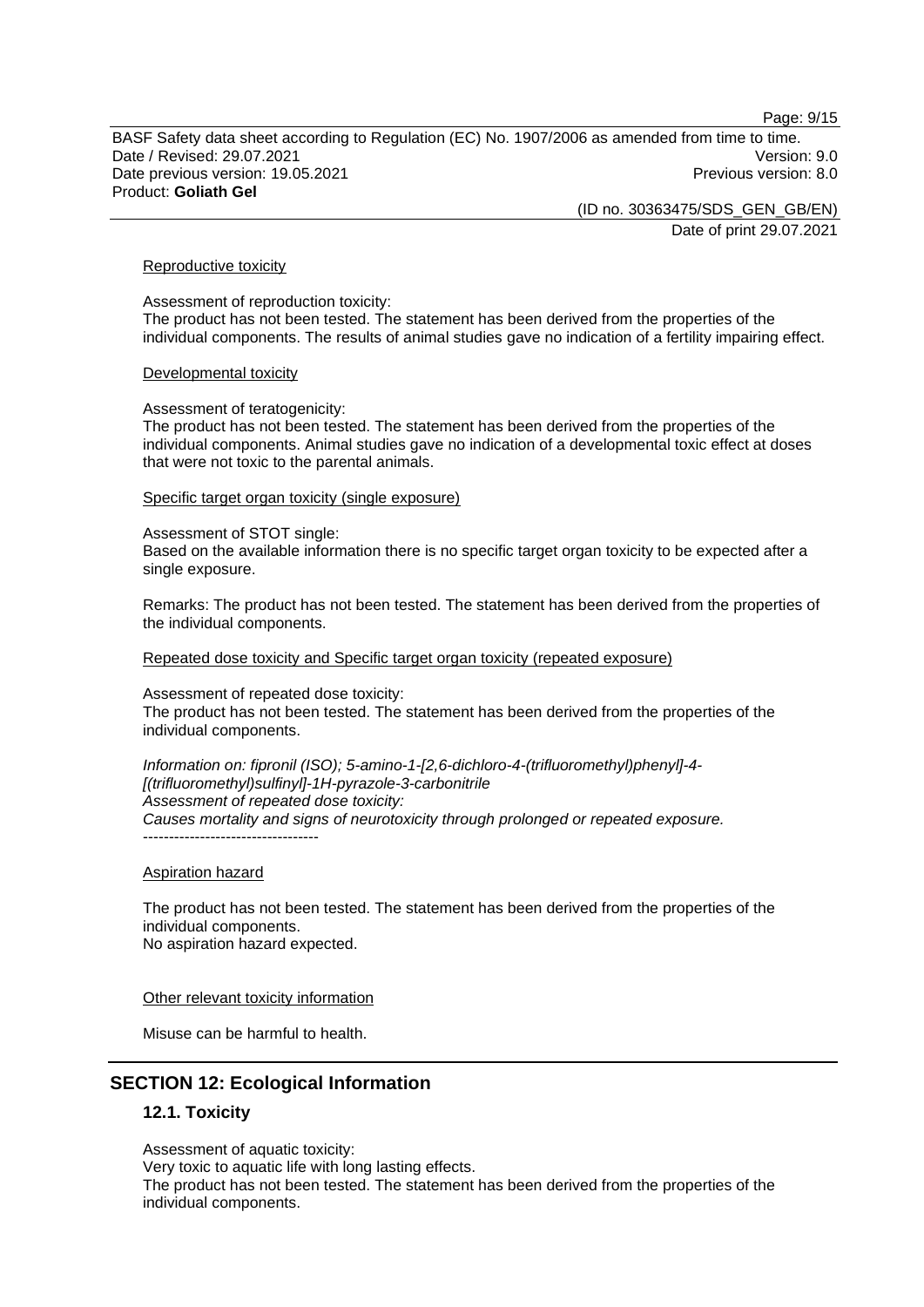Page: 10/15

BASF Safety data sheet according to Regulation (EC) No. 1907/2006 as amended from time to time. Date / Revised: 29.07.2021 Version: 9.0 Date previous version: 19.05.2021 **Date previous version: 8.0** Previous version: 8.0 Product: **Goliath Gel** 

(ID no. 30363475/SDS\_GEN\_GB/EN)

Date of print 29.07.2021

*Information on: fipronil (ISO); 5-amino-1-[2,6-dichloro-4-(trifluoromethyl)phenyl]-4- [(trifluoromethyl)sulfinyl]-1H-pyrazole-3-carbonitrile Toxicity to fish: LC50 (96 h) 0.0852 mg/l, Lepomis macrochirus*  -----------------------------------

*Information on: fipronil (ISO); 5-amino-1-[2,6-dichloro-4-(trifluoromethyl)phenyl]-4- [(trifluoromethyl)sulfinyl]-1H-pyrazole-3-carbonitrile Aquatic invertebrates: EC50 (48 h) 0.19 mg/l, Daphnia magna* 

*LC50 (48 h) 0.00017 mg/l, Mysidopsis bahia*  ----------------------------------

*Information on: fipronil (ISO); 5-amino-1-[2,6-dichloro-4-(trifluoromethyl)phenyl]-4- [(trifluoromethyl)sulfinyl]-1H-pyrazole-3-carbonitrile Aquatic plants: EC50 (72 h) 0.103 mg/l (growth rate), Scenedesmus subspicatus* 

*No observed effect concentration (72 h) >= 0.14 mg/l, Pseudokirchneriella subcapitata* 

*EC50 (14 d) > 0.16 mg/l (biomass), Lemna gibba* 

*No observed effect concentration (14 d) > 0.16 mg/l (biomass), Lemna gibba*  ----------------------------------

*Information on: fipronil (ISO); 5-amino-1-[2,6-dichloro-4-(trifluoromethyl)phenyl]-4- [(trifluoromethyl)sulfinyl]-1H-pyrazole-3-carbonitrile Chronic toxicity to fish: No observed effect concentration (35 d) 0.0029 mg/l, Cyprinodon variegatus*  ----------------------------------

*Information on: fipronil (ISO); 5-amino-1-[2,6-dichloro-4-(trifluoromethyl)phenyl]-4- [(trifluoromethyl)sulfinyl]-1H-pyrazole-3-carbonitrile Chronic toxicity to aquatic invertebrates: No observed effect concentration (28 d) 0.000008 mg/l, Mysidopsis bahia*  ----------------------------------

# **12.2. Persistence and degradability**

Assessment biodegradation and elimination (H2O): The product has not been tested. The statement has been derived from the properties of the individual components.

*Information on: fipronil (ISO); 5-amino-1-[2,6-dichloro-4-(trifluoromethyl)phenyl]-4- [(trifluoromethyl)sulfinyl]-1H-pyrazole-3-carbonitrile Assessment biodegradation and elimination (H2O): Not readily biodegradable (by OECD criteria).*  ----------------------------------

# **12.3. Bioaccumulative potential**

Assessment bioaccumulation potential: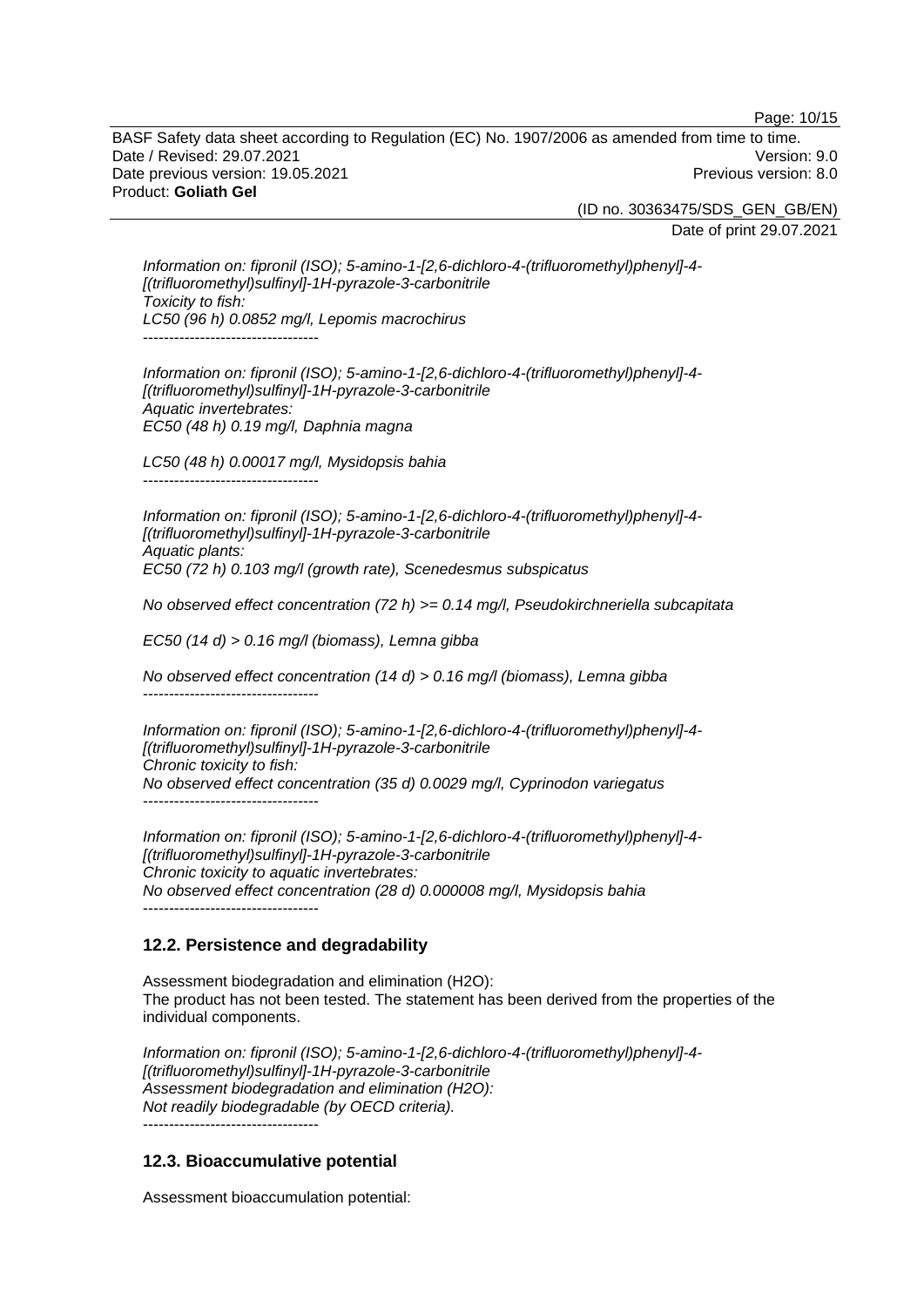Page: 11/15

BASF Safety data sheet according to Regulation (EC) No. 1907/2006 as amended from time to time. Date / Revised: 29.07.2021 Version: 9.0 Date previous version: 19.05.2021 **Date previous version: 8.0** Previous version: 8.0 Product: **Goliath Gel** 

(ID no. 30363475/SDS\_GEN\_GB/EN)

Date of print 29.07.2021

The product has not been tested. The statement has been derived from the properties of the individual components.

*Information on: fipronil (ISO); 5-amino-1-[2,6-dichloro-4-(trifluoromethyl)phenyl]-4- [(trifluoromethyl)sulfinyl]-1H-pyrazole-3-carbonitrile Bioaccumulation potential:* 

*Bioconcentration factor (BCF): 321, Lepomis macrochirus Accumulation in organisms is not to be expected.* 

# **12.4. Mobility in soil**

Assessment transport between environmental compartments: Volatility: The product has not been tested. The statement has been derived from the properties of the individual components.

*Information on: fipronil (ISO); 5-amino-1-[2,6-dichloro-4-(trifluoromethyl)phenyl]-4- [(trifluoromethyl)sulfinyl]-1H-pyrazole-3-carbonitrile Assessment transport between environmental compartments: Adsorption in soil: Following exposure to soil, adsorption to solid soil particles is probable, therefore contamination of groundwater is not expected.*

----------------------------------

# **12.5. Results of PBT and vPvB assessment**

The product does not contain a substance fulfilling the PBT (persistent/bioaccumulative/toxic) criteria or the vPvB (very persistent/very bioaccumulative) criteria.

# **12.6. Other adverse effects**

The product does not contain substances that are listed in Regulation (EC) 1005/2009 on substances that deplete the ozone layer.

# **12.7. Additional information**

Other ecotoxicological advice: Do not discharge product into the environment without control.

# **SECTION 13: Disposal Considerations**

#### **13.1. Waste treatment methods**

Must be disposed of or incinerated in accordance with local regulations.

The UK Environmental Protection (Duty of Care) Regulations (EP) and amendments should be noted (United Kingdom).

This product and any uncleaned containers must be disposed of as hazardous waste in accordance with the 2005 Hazardous Waste Regulations and amendments (United Kingdom)

Contaminated packaging: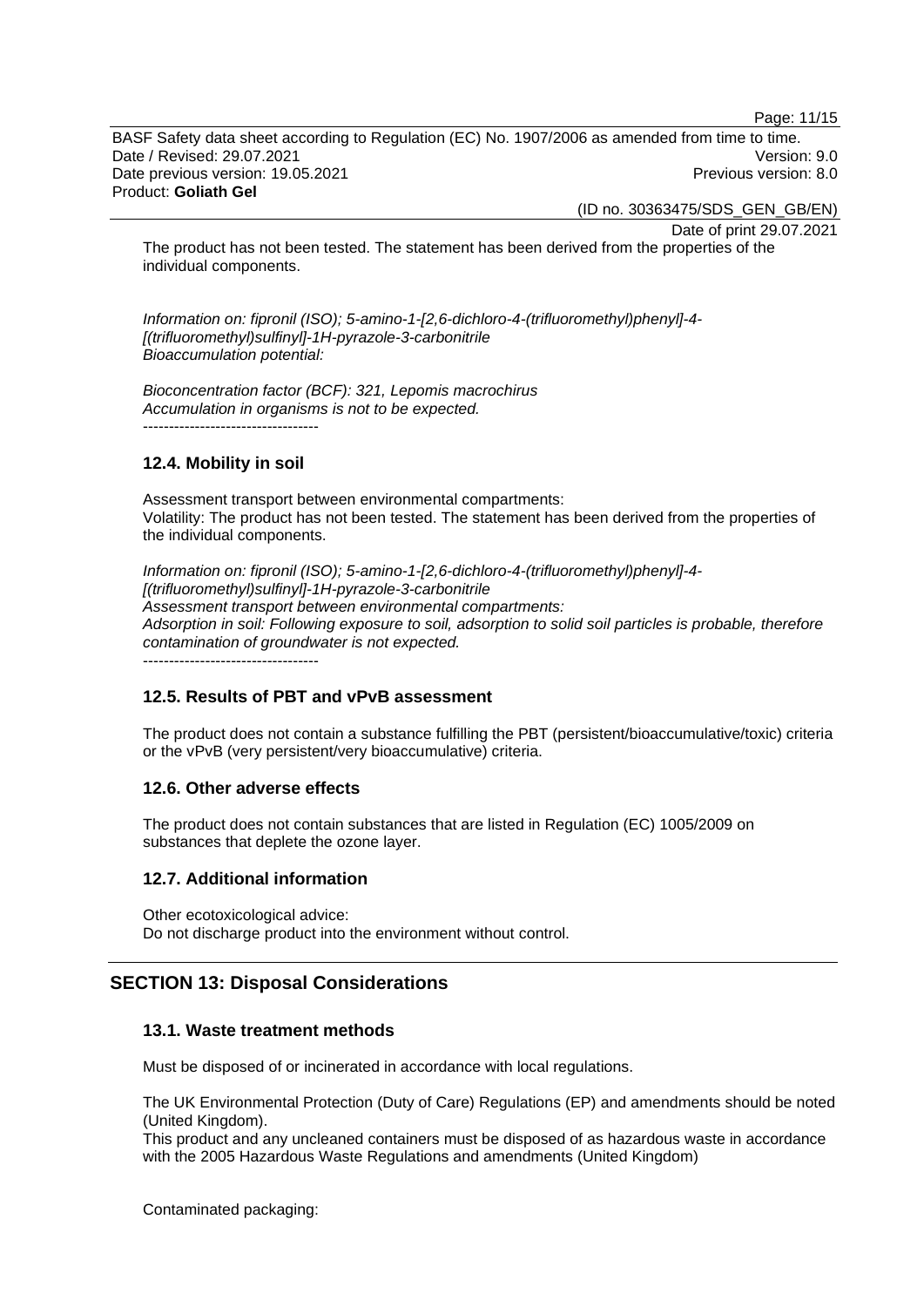Page: 12/15

BASF Safety data sheet according to Regulation (EC) No. 1907/2006 as amended from time to time. Date / Revised: 29.07.2021 Version: 9.0 Date previous version: 19.05.2021 and the version of the Previous version: 8.0 Product: **Goliath Gel** 

(ID no. 30363475/SDS\_GEN\_GB/EN)

Date of print 29.07.2021

Contaminated packaging should be emptied as far as possible and disposed of in the same manner as the substance/product.

# **SECTION 14: Transport Information**

#### **Land transport**

| ENVIRONMENTALLY HAZARDOUS SUBSTANCE, LIQUID,<br>ENVIRONMENTALLY HAZARDOUS SUBSTANCE, LIQUID, |
|----------------------------------------------------------------------------------------------|
|                                                                                              |
|                                                                                              |
|                                                                                              |
|                                                                                              |
|                                                                                              |
|                                                                                              |
| ENVIRONMENTALLY HAZARDOUS SUBSTANCE, LIQUID,                                                 |
|                                                                                              |
|                                                                                              |
|                                                                                              |
|                                                                                              |
|                                                                                              |
|                                                                                              |

IMDG

UN number: UN 3082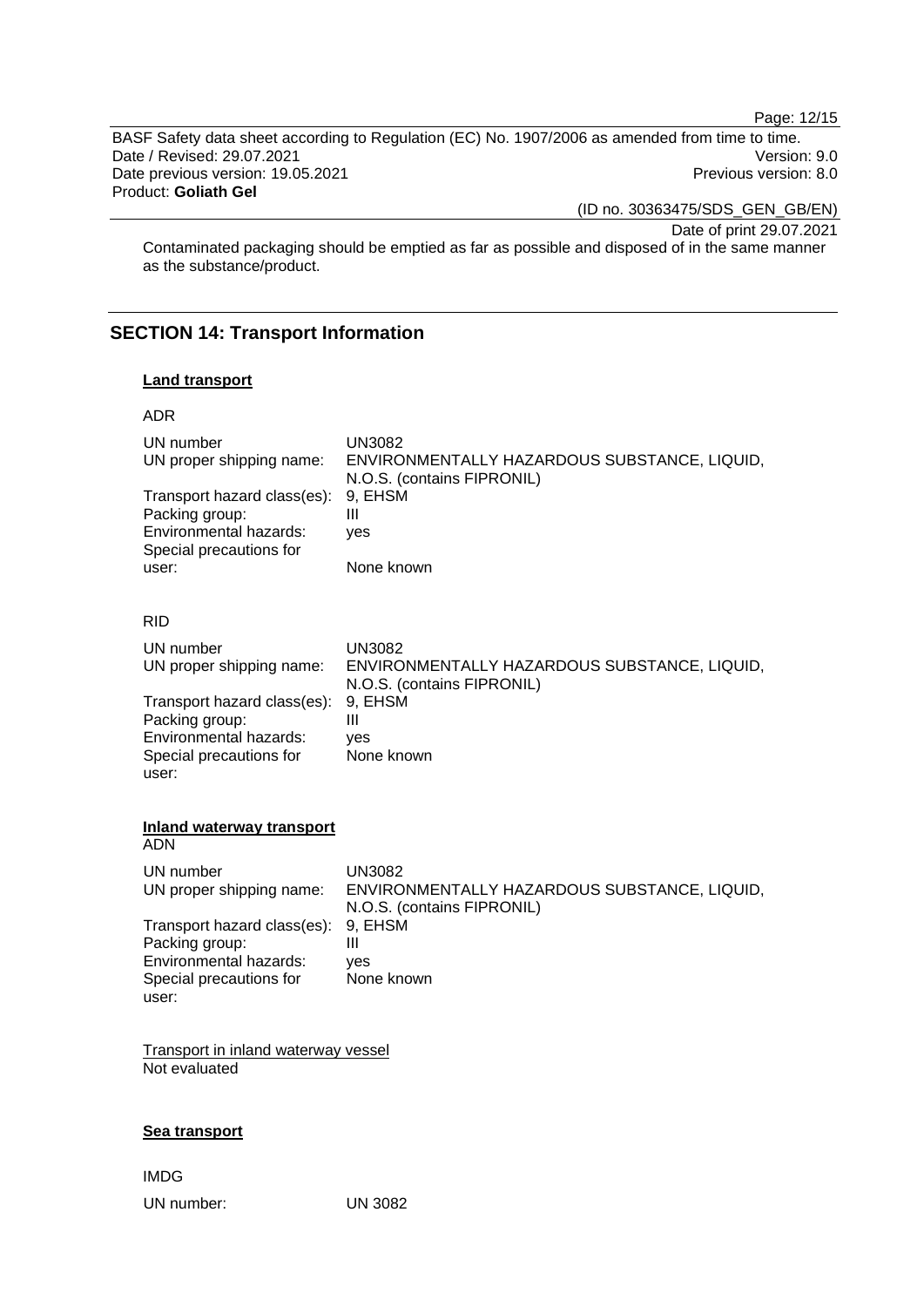Page: 13/15

BASF Safety data sheet according to Regulation (EC) No. 1907/2006 as amended from time to time. Date / Revised: 29.07.2021 Version: 9.0 Date previous version: 19.05.2021 **Previous version: 8.0** Previous version: 8.0 Product: **Goliath Gel** 

(ID no. 30363475/SDS\_GEN\_GB/EN)

Date of print 29.07.2021 UN proper shipping name: ENVIRONMENTALLY HAZARDOUS SUBSTANCE, LIQUID, N.O.S. (contains FIPRONIL) Transport hazard class(es): 9, EHSM Packing group: III Environmental hazards: yes Marine pollutant: YES Special precautions for None known

#### **Air transport**

# IATA/ICAO

user:

| UN number:                          | UN 3082                                      |
|-------------------------------------|----------------------------------------------|
| UN proper shipping name:            | ENVIRONMENTALLY HAZARDOUS SUBSTANCE, LIQUID, |
|                                     | N.O.S. (contains FIPRONIL)                   |
| Transport hazard class(es): 9, EHSM |                                              |
| Packing group:                      | Ш                                            |
| Environmental hazards:              | ves                                          |
| Special precautions for             | None known                                   |
| user:                               |                                              |

# **14.1. UN number**

See corresponding entries for "UN number" for the respective regulations in the tables above.

#### **14.2. UN proper shipping name**

See corresponding entries for "UN proper shipping name" for the respective regulations in the tables above.

#### **14.3. Transport hazard class(es)**

See corresponding entries for "Transport hazard class(es)" for the respective regulations in the tables above.

#### **14.4. Packing group**

See corresponding entries for "Packing group" for the respective regulations in the tables above.

#### **14.5. Environmental hazards**

See corresponding entries for "Environmental hazards" for the respective regulations in the tables above.

### **14.6. Special precautions for user**

See corresponding entries for "Special precautions for user" for the respective regulations in the tables above.

# **14.7. Transport in bulk according to Annex II of MARPOL and the IBC Code**

| Regulation:         | Not evaluated |
|---------------------|---------------|
| Shipment approved:  | Not evaluated |
| Pollution name:     | Not evaluated |
| Pollution category: | Not evaluated |
| Ship Type:          | Not evaluated |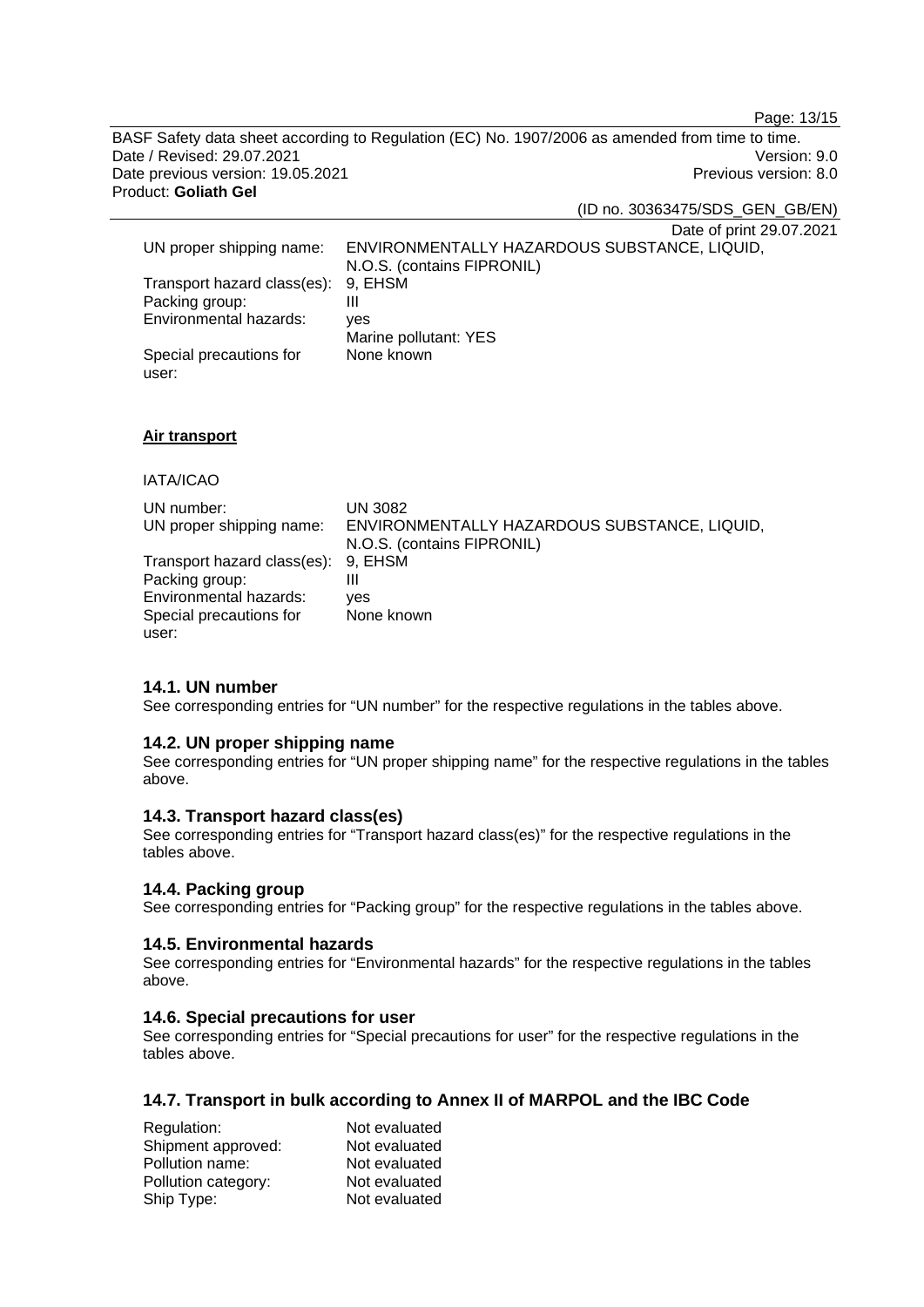Page: 14/15

BASF Safety data sheet according to Regulation (EC) No. 1907/2006 as amended from time to time. Date / Revised: 29.07.2021 Version: 9.0 Date previous version: 19.05.2021 **Date previous version: 8.0** Previous version: 8.0 Product: **Goliath Gel** 

> (ID no. 30363475/SDS\_GEN\_GB/EN) Date of print 29.07.2021

#### **Further information**

Product may be shipped as non-hazardous in suitable packages containing a net quantity of 5 L or less under the provisions of various regulatory agencies: ADR, RID, ADN: Special Provision 375; IMDG: 2.10.2.7; IATA: A197; TDG: Special Provision 99(2); 49CFR: §171.4 (c) (2) and also the Special Provision 375 in Appendix B which is regulated in China "Regulations Concerning Road Transportation of Dangerous Goods Part 3 Part 3: Index of dangerous goods name and transportation requirements" (JT/T 617.3)

This product is subject to the most recent edition of "The Carriage of Dangerous Goods and Use of Transportable Pressure Equipment Regulations" and their amendments (United Kingdom).

# **SECTION 15: Regulatory Information**

# **15.1. Safety, health and environmental regulations/legislation specific for the substance or mixture**

Prohibitions, Restrictions and Authorizations

Annex XVII of Regulation (EC) No 1907/2006: Number on List: 55, 3

Restrictions of Regulation (EC) No 1907/2006, Annex XVII, do not apply for the intended use(s) of the product given in this SDS.

Directive 2012/18/EU - Control of Major Accident Hazards involving dangerous substances (EU): List entry in regulation: E1

The data should be considered when making any assessment under the Control of Substances Hazardous to Health Regulations (COSHH), and related guidance, for example, 'COSHH Essentials' (United Kingdom).

This product may be subject to the Control of Major Accident Hazards Regulations (COMAH), and amendments if specific threshold tonnages are exceeded (United Kingdom).

# **15.2. Chemical Safety Assessment**

Advice on product handling can be found in sections 7 and 8 of this safety data sheet.

# **SECTION 16: Other Information**

For proper and safe use of this product, please refer to the approval conditions laid down on the product label.

|                    | Full text of the classifications, including the hazard classes and the hazard statements, if mentioned |
|--------------------|--------------------------------------------------------------------------------------------------------|
| in section 2 or 3: |                                                                                                        |
| Met. Corr.         | Corrosive to metals                                                                                    |
| Aquatic Acute      | Hazardous to the aquatic environment - acute                                                           |
| Aquatic Chronic    | Hazardous to the aquatic environment - chronic                                                         |
| Acute Tox.         | Acute toxicity                                                                                         |
| STOT RE            | Specific target organ toxicity — repeated exposure                                                     |
| H410               | Very toxic to aquatic life with long lasting effects.                                                  |
| H <sub>290</sub>   | May be corrosive to metals.                                                                            |